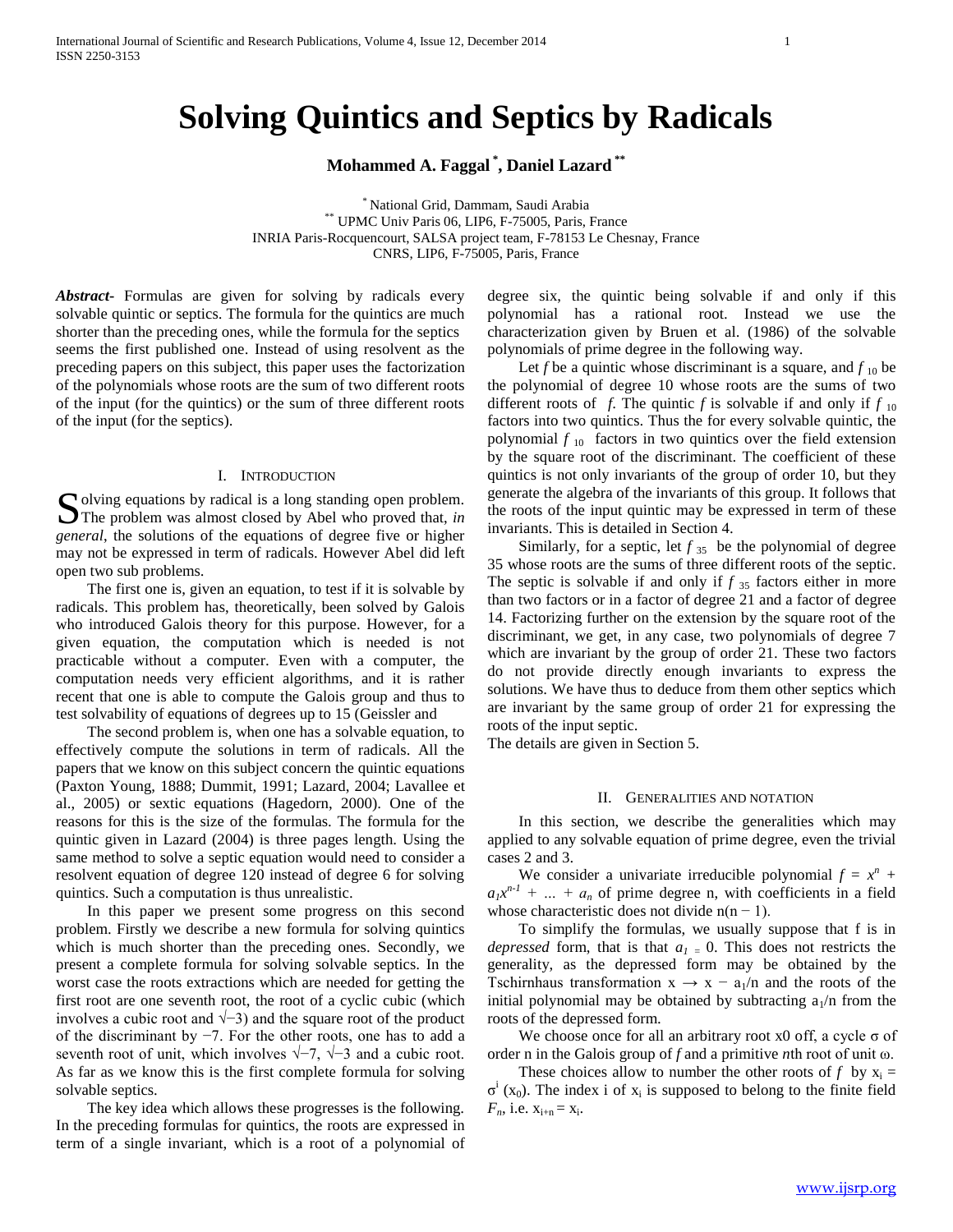As usual when solving by radical in prime degree  $\frac{1}{1}$  the roots are computed from their Fourier transform  $u_j = \sum_{i=0}^{n-1} \omega^{ij} x_i$ . In particular  $u_0 = x_0 + \cdots + x_{n-1}$  is the sum of the roots and, if the polynomial is in depressed form, we have  $u0 = 0$ .

We have  $\sigma (u_j) = \omega^{-j} u_j$ . It follows that any monomial in the  $u_i$  whose the sum of the indexes are a multiple of *n* is invariant by σ.

 As n is supposed to be prime, the polynomial *f* is solvable if and only if its Galois group is contained in the affine group of  $F<sub>n</sub>$ , of order *n(n − 1)*. Each element of this groups of order *n(n − 1)* is defined by a pair  $(a, b)$  of elements of *Fn*, with  $b \neq 0$ , and acts on  $x_i$  by  $x_i \rightarrow x_{a+bi}$ . If *g* is a generator of the multiplicative group  $F^*$ <sub>*n*</sub>, this group is thus generated by σ, which corresponds to (*a*, *b*)  $= (1, 1)$  and the automorphism γ, which corresponds to  $(a, b) =$ (0, g). Thus  $\gamma(x_i) = x_{gi}$  and  $\gamma(u_i) = u_{ig-1}$ . In this paper, we choose *g* = 3,  $g^{-1}$  = 2 when  $n = 5$  and  $g = 5$ ,  $g^{-1} = 3$  when  $n = 7$ .

 These notations allow to be more accurate than in the introduction for describing our method. The factorization of the minimal polynomial of the sum of two or three roots over the field extension by the square root of the discriminant provides

<sup>1</sup> This is true even in degree 2 an 3, even if it is not explicit on classical formulas.

a number of invariants of the group of order *n(n − 1)/2* generated by  $\sigma$  and  $\gamma^2$ . The game consists in defining some polynomials in the  $u_i$  which are invariant by this group, in expressing them in term of these known invariants, which gives some equations in the  $u_i$ . One of these equations is a polynomial of degree  $(n - 1)/2$ in  $u_1^n$  which allows to compute  $u_1$ . The other equations depend only on  $u_1$  and some  $u_i$  and are linear in  $u_i$  and thus allows to express  $u_i$  in term of  $u_i$ .

 A key ingredient for this is an algorithm for expressing some invariant in term of a given set of invariants, which will be described in next section.

# *2.1 Reducing invariants*

 The invariants, we are considering here are homogeneous polynomials in the indeterminates *x0, . . . , xn−1*, which are invariant under the action of a subgroup of the symmetric group of all permutations of the  $x_i$ <sup>2</sup> In practice we will consider only invariants for the group of order *n(n − 1)/2*.

 The problem that we consider is to express an invariant (which is useful for solving) in term of a given set of invariants (which are easy to compute). The method that we use is essentially described in Lazard (2004). It is based on the following classical result.

 **Proposition 1.** *The algebra of the invariants of a subgroup*  G *of the group of permutations of* n *elements is a free module of finite type over the ring of the polynomials in the elementary symmetric functions.*

 To describe how this result may be used, we need some notation.

We denote by  $E_d$  the elementary symmetric function of degree *d* of the  $x_i$ , and we associate to it a new indeterminate  $e_d$ and the polynomial  $E_d - e_d$  (depending on the variables  $x_0, \ldots$ , *x*<sub>*n−1</sub>* and *e<sub>d</sub>*). Let G be the Grobner basis of the ideal  $\langle E_1 - e_1, \ldots \rangle$ </sub> *,* $E_n - e_n$ , for a monomial ordering which eliminates the  $x_i$  (i.e.

for comparing two monomials, one uses the powers of the *e<sup>d</sup>* only when the powers of the  $x_i$  are the same). The following result is proved in Lazard (2004).

 **Lemma 2.** *An invariant belongs to a basis of the free module of Proposition 1 if and only if the leading monomial of its normal form by* G *is independent of the ed.*

 $\frac{2}{3}$  We use the same notations for the roots of a specific *polynomial f* and for the roots of the generic polynomial  $\hat{\Pi}^{n-1}$ <sub>*i=0*</sub>  $(x-x_i)$ . The choice between the two meanings of  $x_i$  will be clear form the context. This ambiguity is useful as it allows, even in the case of a specific polynomial, to consider an invariant either as an element of the field of the coefficients or as a polynomial function of the roots.

This allows the following procedure to compute invariants.

For the first invariant  $F_1$ , we compute its normal  $NF(F_1)$ form by *G*. If it belongs to a basis of the free module of invariants (i.e. its leading term depends only on the  $x_i$ ), we introduce a new indeterminate  $f_1$  and the polynomial  $P_1$  := *NF*( $F<sub>I</sub>$ *)* −  $f<sub>I</sub>$ .

 From now on, the normal form procedure is modified and consists in reducing first by  $G$ , then by  $P_1$ , ..., a polynomial being reducible by some  $P_i$  only if its leading term is the product of the leading term of  $P_i$  by a monomial which is independent of the  $x_i$ .

 With this special normal form procedure, if the normal form of an invariant has leading term which depends only on the  $x_i$ , it is linearly independent of the invariant corresponding to the preceding  $P_i$ , and one may add a new indeterminate  $f_i$  and a new polynomial *P<sup>i</sup>* . On the other hand, if the normal form depends only on the  $e_i$  and the  $f_i$  then this gives the expression of the new invariant in term of the preceding ones.

 This procedure allows to output easily the formulas presented in the next sections.

# III. MINIMAL POLYNOMIAL OF SUMS OF ROOTS

 As the solutions are expressed by factorizing the minimal polynomial of the sum of two or three roots of the input polynomial, we need to compute this minimal polynomial. This may be done at run time by a sub procedure of the solving procedure, but it is better to compute it, once for all, as a polynomial whose coefficients are polynomials in the coefficients of a generic polynomial. This has the advantage to avoid to take care of the nature of the coefficients when writing the solving procedure, and also to be closer to what is usually called a formula.

 We know of several ways to do this computation. We present the two which are the most convenient for solving in degree 5 and 7.

# *3.1 Sum of two roots by resultant*

Let  $f(x)$  be a polynomial. If *s* is the sum of two roots of *f*, then there is  $\alpha$  such  $\alpha$  and  $s - \alpha$  are roots of *f*. Thus *s* is a root of the polynomial *R* defined in MAPLE syntax by *resultant(f,*   $subs(x=s-x,f),x)$ . Unfortunately, *R* is not the minimal polynomial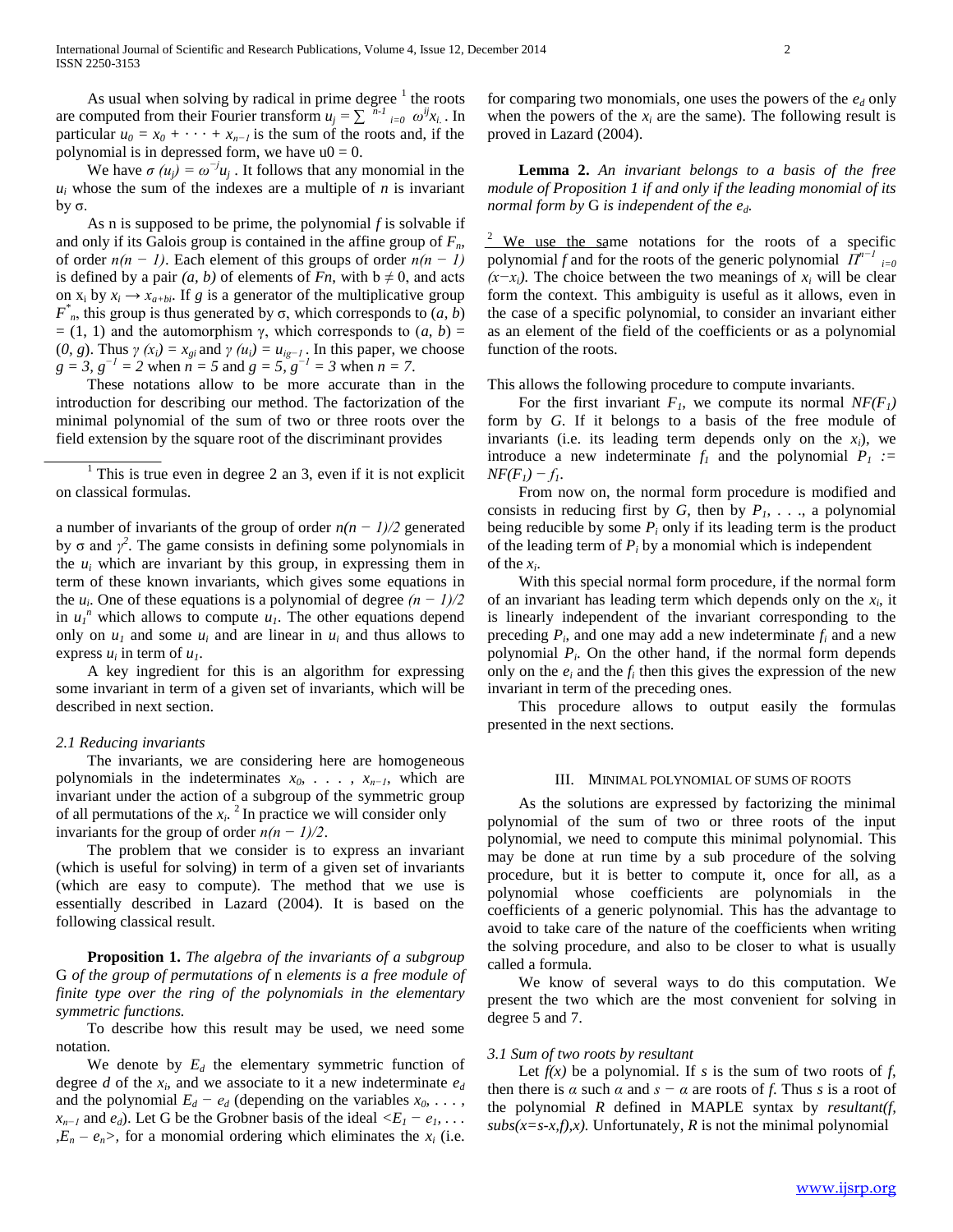of *s*. It the product of the square of the desired polynomial and the polynomial whose roots are the double of a root of *f*.

 One may get the desired polynomial by factoring *R*, but it is much more convenient to get it directly without factoring. For this purpose, we consider the two polynomials

 $f<sub>+</sub> = f(x)+f(y)$  and  $f<sub>-</sub> = (f(x) - f(y))/(x - y)$ . Both are symmetric in *x* and *y*. Thus, if we substitute *x* by *(s+d)/2* and *y* by *(s−d)/2*, we get two polynomials in s and  $d^2$ , and we get the desired polynomial by the resultant eliminating  $d^2$ . This resultant is the minimal polynomial of *s*. In fact the desired minimal polynomial has degree *n*  $(n - 1)/2$ . The degrees in  $d^2$  of  $f_+$  and  $f_-$  are respectively  $\lfloor n/2 \rfloor$  and  $\lfloor (n-1)/2 \rfloor$ . The degrees in *s* of the coefficient of  $d^{2i}$  in  $f_+$  and  $f_-$  are respectively at most  $n - 2i$  and  $n$ *− 2i − 1*. It follows that the resultant has degree in s at most

*n* (*n* − 1)/2 which is the degree of the desired minimal polynomial.

 This computation is easily and efficiently implemented in MAPLE by the following instructions.

 $fx :=f; fy :=subs (x = y, f);$ 

*fp* :=subs (*t* =sqrt (*t*), primpart (subs ( $x = (s + t)/2$ ,  $y = (s - t)/2$ , *fx +fy)));*

 $fm:=subs$  (t =sqrt (t)),

*primpart (normal (subs (x = (s + t)/2, y = (s - t)/2, (fx -fy)/(x − y)))));*

*collect (primpart (resultant (fp, fm, t)), s);*

# *3.2 Sum of three roots by Newton's identities*

 For getting the minimal polynomial of the sum of three roots, the preceding method based on a resultant computation may not be used because there are several variables to eliminate. Grobner bases may be used, but induce problems of efficiency when the coefficients of the input polynomial are algebraic numbers or are generic (independent variables). This case of generic coefficients is especially important because it provides a formula which may be used directly, whichever is the nature of the coefficients.

 To get this minimal polynomial, we use Newton inequality in the following way.

We start from the polynomial  $f = x^n + a_1 x^{n-1} + \cdots + a_{n-1} x$ *+ an*. There are

 $N = n (n - 1) (n - 2)/6$  sums of three different roots. Thus we are looking for a polynomial of degree *N*. We compute first the sums  $S_i$  of the *i*th powers of the roots for  $i = 1, \ldots, N$  by the Newton inequalities:

$$
-S1 = a1-Si = a1 Si-1 + a2 Si-2 + ··· + ai-1 S1 + i ai for i \le n-Si = a1 Si-1 + a2 Si-2 + ··· + an-1 Si-n+1 + an Si-n for i > n
$$

Then we compute, for  $i + j \leq N$  the sums  $S_2(i, j)$  of the products  $x^i y^j$  where *x* and *y* are two different roots of *f*. We have

$$
S_{i,j} = S_i S_j - S_{i+j} \t\t if i > j
$$
  
\n
$$
S_{i,i} = (S_i^2 - S_{2i})/2.
$$

From this we deduce the sums  $S_3(i, j, k)$  of the products  $x^i y^j$ *z k* of three powers of roots:

*Si,j,k =S<sup>i</sup> Sj,k − Si+j,k − Si+k,j if i > j > k Si,i,k =S<sup>k</sup> Si,i − Si+k,i if i > k Si,k,k =S<sup>i</sup> Sk,k − Si+k,k if i > k Si,i,i =(S<sup>i</sup> Si,i – S2i,i)/3.*

 These sums are useful to compute the sums of Newton of the roots of the desired polynomial of degree *N*. In fact these sums of Newton are the sums of the  $(x+y+z)^m$  where *x*, *y*, *z* runs over all triplets of roots of *f*. When expanding these sums of products, the  $S_i$ ,  $S_{i,j}$ ,  $S_{i,j,k}$  appear with multinomial coefficients. However it should be remarked that a term  $x^i$   $y^j$  appears in the expansion of  $n-2$  terms  $(x+y+z)^m$  and  $x^i$  in the expansion of  $(n-$ *1)* (*n* − 2)/2 terms.

Thus we have

$$
S(m) = \sum (x + y + z)^m = \frac{(n-1)(n-2)}{2} S_m
$$
  
+ (n-2)  $\sum_{i \ge j, i+j=m} {m \choose i} S_{i,j} + \sum_{i \ge j \ge k, i+j+k=m} {m \choose i,j,k} S_{i,j,k}$ 

 Finally the coefficients of the desired polynomial are obtained by using the Newton identities again:

$$
A_0 = 1; \qquad -k A_k = \sum_{i=1}^k S(i) A_{k-i} \quad \text{for } k = 1 \dots n (n-1) (n-2)/6
$$

 Although rather involved this procedure is quite efficient: Applied to the generic depressed polynomial of degree 7, all the *A<sup>i</sup>* have together *2, 635* terms which are computed in around two seconds on a laptop.

# IV. QUINTICS

*4.1 Generic quintic*

Let  $F = x^5 + A_1 x^4 + A_2 x^3 + A_3 x^2 + A_4 x + A_5 = \prod_{i=0}^{4} (x - 1)^i$  $x_i$  be a generic quintics, where the roots  $x_i$  are indeterminates. The action on the sums of two roots of the circular permutation  $\sigma$ defined in Section 2 has two orbits, containing respectively  $x_0$  +  $x_1$  and  $x_0 + x_2$ . These orbits are invariant under the action of  $\gamma^2$ and exchanged by  $\gamma$ . It follows that the polynomials  $F1 = \prod_{i=0}^{4} s$ *− (x<sup>i</sup> + xi+1)* and F2 = Q4i=0 s − (xi + xi+2) (recall that the indexes are defined modulo 5) are invariant by the group of order 10 generated by  $\sigma$  and  $\gamma^2$ .

Let us denote respectively by  $B_i$  and  $C_i$  the coefficients of  $s^{5-i}$  in  $F_1$  and  $F_2$ . Let also  $D_i = B_i - C_i$ . All these polynomials in the  $x_i$  are thus invariant for the group of order 10.

 The procedure described in Section 2.1 allows to prove easily the following.

**Proposition 3.** We have  $B_1 = C_1 = 2A_1$ ,  $B_2 + C_2 = 3A_2 + C_1$  $2A_1^2$ ,  $B_3 + C_3 = A_3 + 3A_1A_2$ .

 *There is a base of the free module of the invariants of the*  group of 10 elements containing  $1, D_2, D_3, D_4, D_5, D_2^2, D_2$  $D_3$ , $D_2$ <sup>3</sup>, $D_3$ <sup>3</sup>, $D_2$   $D_5$ , $D_2$ <sup>4</sup>, $D_2$   $D_3$   $D_5$ .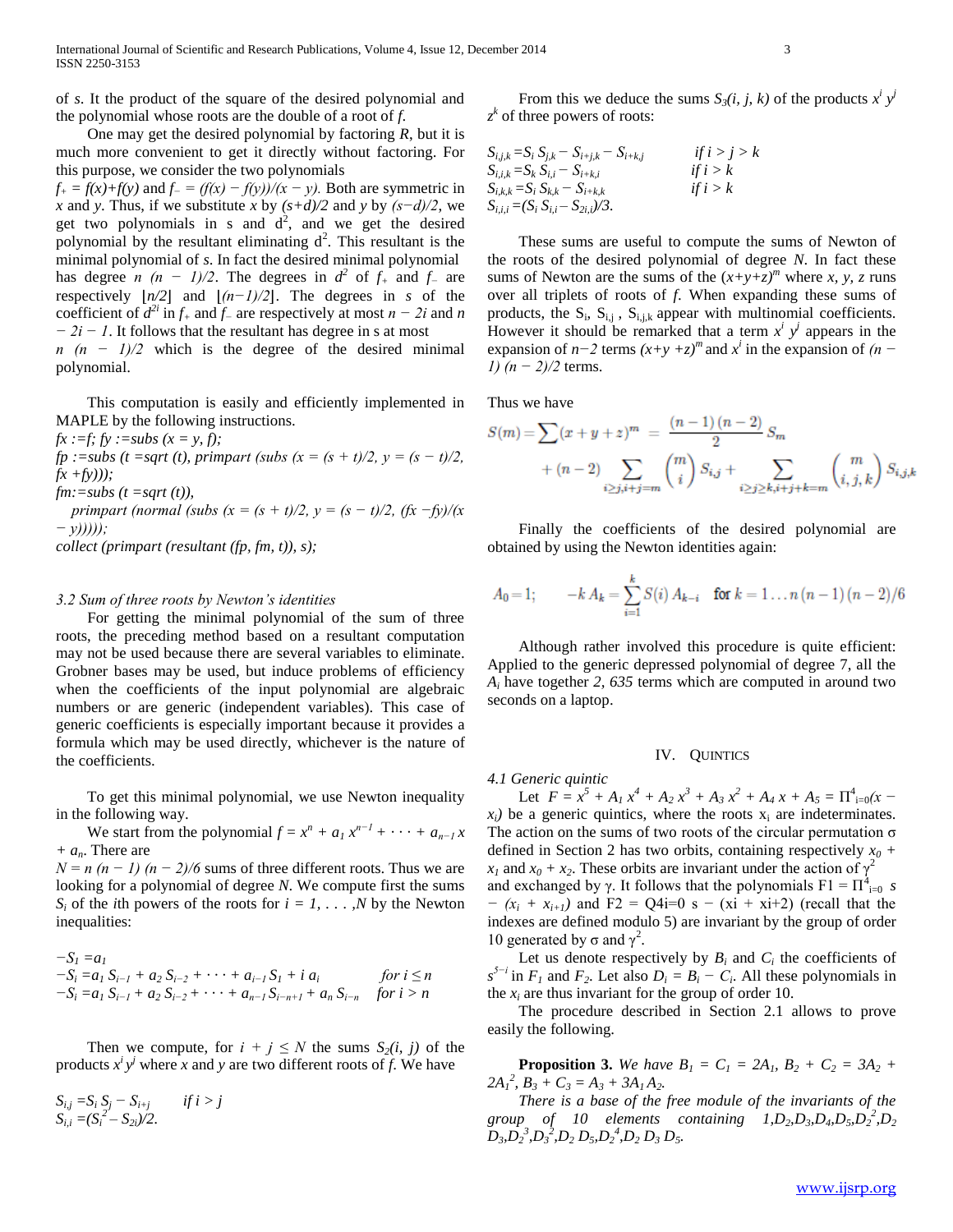*There is another base containing the same invariants, with*   $D_2^2$  and  $D_2 D_3$  replaced by  $B_4 + C_4$  and  $B_5 + C_5$ .

 Let us recall that the Molien series of a group is the formal series whose coefficient of degree i is the dimension of the vector space of the invariants of degree

 *i*. The Molien series of the symmetric group of order *n* is the series expansion of  $1/\prod_{i=1}^{n} (1 - t^i)$ . Proposition 1 implies that the Molien series of a group of permutations is the expansion of *M*/  $\Pi_{i=1}^{n}$  (*1 − t<sup>i</sup>*) where *M* is a polynomial whose coefficient of degree *i* is the number of invariants of degree i in the bases defined in Proposition 1. There are standard procedures to compute the Molien series. One is implemented is software MAGMA, which gives that for the group of order 10 the polynomial *M* is  $t^{10} + t^8 + t^7 + 2t^6 + 2t^5 + 2t^4 + t^3 + t^2 + 1$ . Similarly, the polynomial M for the maximal solvable group of order 20 is  $t^8 + t^7 + t^6 + t^5 + t^4 + 1$ . It follows.

 **Proposition 4.** *Each set of invariants described in Proposition 3 is a basis over the ring of elementary symmetric functions of the module of the invariants of the group of 10 elements.*

 *A basis of the invariants of the maximal solvable group of degree* 5 *and order* 20 *is*  $(I, D_2^2, D_2D_3, D_3^2, D_2D_5, D_2^4)$ .

# *4.2 Solving quintics*

When the generic polynomial  $F$  of the preceding section is specialized to a polynomial  $f = a_0 x^5 + a_1 x^4 + a_2 x^3 + a_3 x^2 + a_4 x$ *+ a5*, all the invariants specialize as well. In this section, we denote by *K* the field of the coefficients of *f*. If *f* is irreducible over *K* and solvable, its Galois group may be of order 20. Let us consider the extension  $K(\sqrt{D})$  of K generated by the square root of the discriminant *D* of *f*. Over this field the Galois group is either the cyclic group of order 5 of the group of order 10. It follows that the specializations  $f_1$  and  $f_2$  of  $F_1$  and  $F_2$  have their coefficients in this field and are irreducible on it (the Galois group is transitive on their roots). Moreover, if the discriminant of *f* is not a square, its Galois group is transitive on the sums of two roots and  $f_1$  and  $f_2$  are conjugate, i.e. they are exchanged by changing the sign of the square root of the discriminant. Thus we have the following

**Proposition 5.** *Over K*( $\sqrt{D}$ ), the minimal polynomial  $f_{10}$  of *the sum of two roots of f factors exactly in two factors of degree 5.*

 *Moreover if the discriminant of f is not a square (i.e. K(√D) 6= K), then f1 and f2 are conjugate. It follows that, in any case, the coefficients of*  $f_1 + f_2$  *and*  $(f_1 - f_2) \sqrt{D}$  *belong to K.* 

To simplify the formulas, from now on we suppose, w.l.o.g., that f is in depressed form, that is  $a_1 = 0$ .

Supposing, w.l.o.g., that  $f_1$  and  $f_2$  are monic, let us denote by  $e_i$  and *di* the coefficients of degree  $5 - i$  of  $f_1 + f_2$  and  $(f_1 - f_2)$ √D respectively. Proposition 4 shows that any invariant of the group of order 10 may be expressed polynomially in term of the ai, di and ei, and we have described a procedure to compute such an expression.

The following polynomials in the ui (Fourier transform of the roots) are such invariants. We give them with their expression in term of the coefficients of  $f_1$  and  $f_2$  computed by above procedure.

$$
u_1 u_4 = -\frac{1}{2} d_2 - \frac{5}{2} a_2 \tag{1}
$$

$$
u_1^5 + u_4^5 = \frac{125}{2}d_5 + 125e_5 - \frac{25}{4}d_3a_2 - \frac{75}{4}d_2a_3 - \frac{125}{2}a_2a_3 - \frac{375}{2}a_5
$$
 (2)

$$
u_4^2 u_2 + u_1^2 u_3 = -\frac{5}{2} d_3 - \frac{25}{2} a_3
$$
\n<sup>(3)</sup>

$$
u_1^3 \, u_2 + u_4^3 \, u_3 = \frac{25}{2} \, d_4 + \frac{15}{2} \, e_4 - \frac{15}{2} \, d_2 \, a_2 - 40 \, a_4 - \frac{5}{2} \, a_2^2
$$

Equations 1 and 2 show that  $u_1^5$  and  $u_2^5$  are the roots of a quadratic equation with may be solved to get  $u_1^5$ . Extracting a fifth root gives  $u_1$ . If it is not null, the value of  $u_1u_4$  gives  $u_4$ rationally in term of  $u_1$ . Then  $u_2$  and  $u_3$  are deduced by solving the linear system given by Equations 3 and 4. Finally the roots are deduced by inverse Fourier transform. This procedure is made explicit below.

However some care is needed if the quadratic equation for  $u_1^5$  has a null root or a double root.

If the two roots of this quadratic equation are null, one may exchange  $f_1$  and  $f_2$ , which amounts to change the sign of all  $d_i$  in the above relations. If the new quadratic equation would have also two null roots, then all the  $u_i$  would be null and the five roots of *f* would be equal, which is impossible as *f* is irreducible.

If one root of the quadratic equation is null then one chooses  $u_4 = 0$  and  $u_1$  is the fifth root of the right hand side of Equation 2.

The determinant of the linear system in  $u_2$  and  $u_3$  is  $u_1^5 - u_4^5$ . We show now that it may be null only if  $u_1 = u_4 = 0$ . In fact, if  $u_1^5 = u_4^5 \neq 0$ , we have  $u_4 = \omega^i u_1$  for some *i*, where  $\omega$  is the primitive root of unit which has been chosen. Thus, if we denote by  $h_1$  and  $h_3$  the right hand sides of Equations 1 and 3 respectively, we have  $u_1^2 = h_1/\omega^i$  and  $u_2 \omega^2 + u_3 = h_3$ . As  $u_2 u_3 =$  $d_2/2 - 5$  a<sub>5</sub> (conjugate equation of Equation 1), we see that all the  $u_i$  and thus all the roots belong to an extension of *K* of degree prime to 5, which implies that *f* is not irreducible. Thus we have proved that the following MAPLE procedure computes the roots of *f*. However, for better readability we write separately the polynomial of degree 10 which is factored during the procedure. For the same reason, the usual mathematical notation for product and root extractions has been preferred to the alphanumerical notation which is usual in programming languages.

$$
f_{10} = s^{10} + 3 a_2 s^8 + a_3 s^7 + (-3 a_4 + 3 a_2^2) s^6 + (2 a_2 a_3 - 11 a_5) s^5
$$
  
+ 
$$
(-2 a_4 a_2 + a_2^3 - a_3^2) s^4 + (-4 a_4 a_3 + a_2^2 a_3 - 4 a_5 a_2) s^3
$$
  
+ 
$$
(7 a_5 a_3 + a_4 a_2^2 - 4 a_4^2 - a_2 a_3^2) s^2 + (4 a_4 a_5 - a_2^2 a_5 - a_3^3) s
$$
  
- 
$$
a_5^2 + a_2 a_3 a_5 - a_4 a_3^2
$$
 (5)

 $(4)$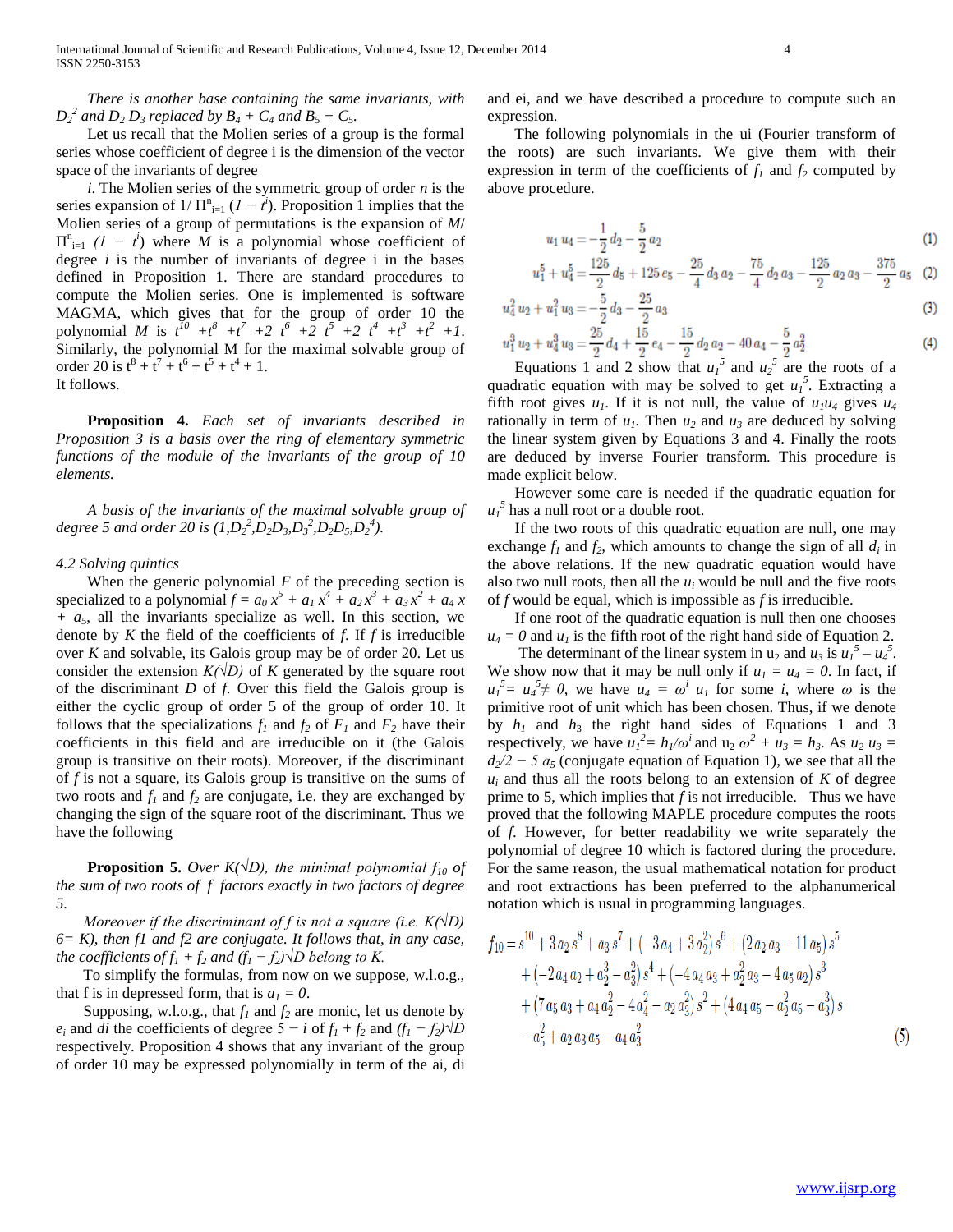With this definition, the MAPLE procedure is:

quintic := proc (pol);  
\nx := op (indets (pol);  
\nt := coeff(pol, x, 4)/coeff(pol, x, 5)/5;  
\nf := primary of (subs (x-x, 5))  
\nDo := discrimin (subs (x-x, 5)-1)  
\nfor i from 2 to 5 do 
$$
a_i
$$
 := coeff(f, x, 5-i) od;  
\n $f_{10}$  := factor ( $\langle Equation 5 \rangle, D^{1/2}$ );  
\nif not type  $(f_{10}, ' *')$  then  $RETURN$  ("the quintic is not solvable")  $\hat{\mathbf{n}}$ ;  
\n $(f_1, f_2) := op(f_{10});$   
\n $e_4 := coeff(f_1 + f_2, s, 1); e_5 := coeff(f_1 + f_2, s, 0);$   
\n $d_2 := \sqrt{5} \cdot coeff(f_1 - f_2, s, 3); d_3 := \sqrt{5} \cdot coeff(f_1 - f_2, s, 2);$   
\n $d_1 := \sqrt{5} \cdot coeff(f_1 - f_2, s, 1); d_5 := \sqrt{5} \cdot coeff(f_1 - f_2, s, 0);$   
\nif  $d_2/2 = 5 a_2/2 = 0$   
\nand 125  $d_5/2 + 125 e_5 - 25 d_3 a_2/4 - 75 d_2 a_3/4 - 125 a_2 a_3/2 - 375 a_5/2 = 0$   
\nthen  $d_2 := -d_2$ ;  $d_3 := -d_3$ ;  $d_4 := -d_4$ ;  $d_5 := -d_5$ ;  $\hat{\mathbf{f}}$ ;  
\n $h_1 := -d_2/2 - 5 a_2$ ;  $h_3 := -5 d_3/2 - 25 a_3/2$ ;  
\n $h_2 := 125 d_3/2 + 125 e_5 - 25 d_3 a_2/4 - 75 d_2 a_3/4 - 125 a_2 a_3/2 - 375 a_5/2;$   
\n $h_1 := 25 d_4/2 + 15 e_4/2 - 15 d_2 a_2/2 - 40 a_4 - 5 a_2^2/2;$   
\n $h_1 := 25 d_4/2 + 15 e_4/$ 

**Remark 6.** The length of this complete program has to be compared with the three pages length formula of Lazard (2004). On the other hand, more square roots appear apparently in our new formula than in the one of Lazard (2004). In fact *√D* and *√5* appear both in factor of the  $d_i$ . Thus if they are replaced by  $\sqrt{5D}$ , the final expression of the roots contains exactly the same square roots as in Lazard (2004).

#### V. SEPTICS

For solving septics, we consider the minimal polynomial of the sums of three different roots, which is of degree 35. It is shown in Bruen et al. (1986) (Theorem II.3.2) that the factorization of this polynomial allows to determine the Galois group.

**Proposition 7.** *The minimal polynomial of the sum of three roots is irreducible if the Galois group is either the alternate or the symmetric group. It has two irre- ducible factors of degrees* 

*7 and 28 in the case of the non solvable group of order 168, two irreducible factors of degrees 14 and 21 in the case of the solvable group of order 42, three irreducible factors, one of degrees 21 and two of degree 7 in case of the solvable group of order 21, four irreducible factors, one of degree 14 and three of degree 7 in case of the dihedral group of order 14 and five irreducible factors of degree 7 in the case of the cyclic group of order seven.*

To explain how this result may be used in solving, we have to look inside its proof, which will be done in next subsection.

# *5.1 Generic septic*

Let  $x_0$ ,  $\ldots$ ,  $x_6$  be the seven roots of a generic septic.

The circular permutation  $\sigma$  defined in Section 2 acts on the sum of three roots. There are five orbits under this action, generated respectively by  $x_0 + x_1 + x_3$ ,  $x_0 + x_2 + x_3$ ,  $x_0 + x_1 + x_6$ ,  $x_0$  $+x_2+x_5$  *and*  $x_0 +x_3+x_4$ . Let us denote  $\mathcal{O}_1, \ldots, \mathcal{O}_5$  these orbits, numbered in that order. The permutation :  $x_i \rightarrow x_{5i}$  exchanges  $\mathcal{O}_1$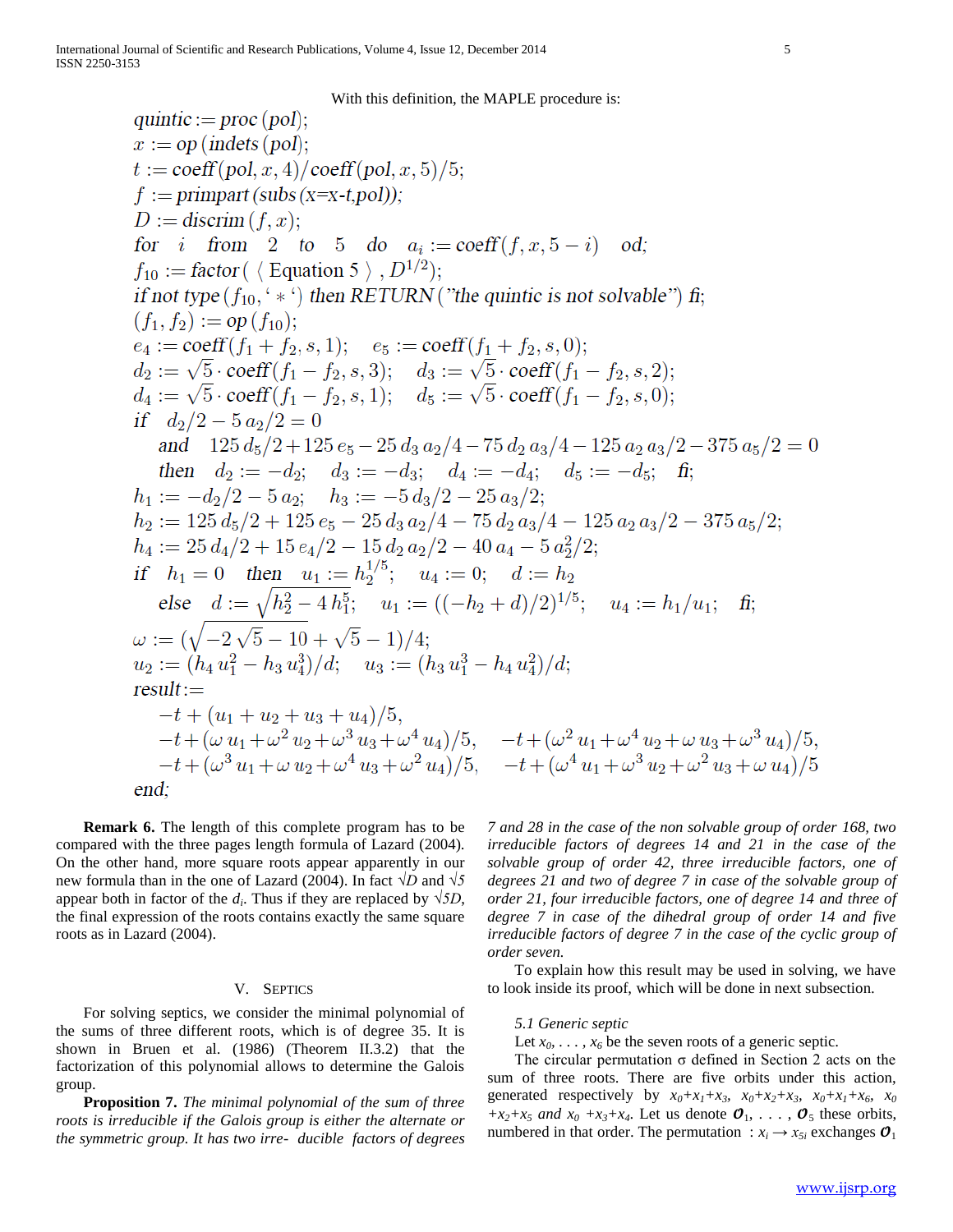and  $\mathcal{O}_2$  and permutes circularly the three other orbits. As each solvable group is generated by  $\sigma$  and a power of, the part of Proposition 7 devoted to solvable groups deduce easily.

Let  $F_i = \prod_{x+y+z \in \mathcal{O}_i}(s-(x+y+z))$ , for  $i=1, 2$ . As  $\mathcal{O}_1$  and  $\mathcal{O}_2$ are fixed by  $\gamma^2$ , the coefficients of the powers of s in F1 and F2 are invariants of the solvable group of order 21. Like for quintic, we want to use these invariants to express the solution. Unfortunately we do not have yet enough invariants, and we have to introduce other septics which are invariant for the same group.

The first such septic is the polynomial  $F_3$  whose roots are the elements of the orbit of  $x_1 + x_2 + x_4 - (x_3 + x_5 + x_6)$  (difference of an element of  $\mathcal{O}_1$  and an element of  $\mathcal{O}_2$  which have no root in common). This polynomial do not give sufficiently many new invariants. In fact, it will be useful only in some special cases.

**Recall that we denote by**  $u_0, \ldots, u_6$  **the Fourier transform of** the  $x_i$  and that the image of ui by  $\sigma$  is  $u_i / \omega^i$ . With our choice of  $\gamma$ , we have  $\gamma$  ( $u_i$ ) =  $u_{3i}$  and  $\gamma^2(u_i) = u_{2i}$  (indexes defined modulo 7). It follows easily that  $\gamma^2(\sigma(u_i)) = \sigma^4(\gamma^2(u_i))$  which means that the orbit of  $u_1 + u_2 + u_4$  (resp.  $u_3 + u_5 + u_6$ ) is left invariant by the action of  $\gamma^2$ . Thus the septics  $G_l$  and  $G_2$  which have these orbits as roots are invariant by the group of order 21.

At this point the solving strategy becomes clear:

Firstly, given a solvable septic f defined on a field *K*, compute the septics  $f_1$ ,  $f_2$ ,  $f_3$ ,  $g_1$  and  $g_2$  which are the specialization of  $F_1$ ,  $F_2$ ,  $F_3$ ,  $G_1$  and  $G_2$ . As these septics are not invariant under the maximal solvable group, these computations will be done over  $K(\sqrt{D})$  the extension of the field of the coefficients of *f* by the square root of the discriminant *D* of *f*. On this field, the Galois group of *f* is included in the group of 21 elements and the coefficients of *f1, f2, f<sup>3</sup>* are thus rational. As the definition of *g<sup>1</sup>* and *g<sup>2</sup>* involve the seventh roots of unit, *g<sup>1</sup>* and *g<sup>2</sup>* are rational on  $K(\sqrt{D}, \omega)$ . In fact we will see that the coefficients  $of f_1 + f_2$ ,  $(f_1 + f_2) \sqrt{D}$ ,  $f_3 \sqrt{D}$  belong to *K* while those of  $g_1$  and  $g_2$ belong to  $K(\sqrt{-7D})$ .

Secondly, design some polynomials in the  $u_i$  which are invariants under the action of this group, express them as functions of the coefficients of  $f_1$ ,  $\ldots$  and use these expressions to compute the *u<sup>i</sup>* .

 *5.2 Computing invariant septics f<sup>1</sup> and f<sup>2</sup>*

From now on, we consider a solvable septic *f* whose coefficients belong to a field *K* of characteristic different from 2, 3, 7. W.l.o.g. we suppose that that it is in depressed form, that is its coefficient of degree 6 is null. This implies that  $u_0 = 0$ .

To compute  $f_1$  and  $f_2$ , we use Proposition 7. Thus we factorize the minimal polynomial of the sum of three roots, whose computation has been described in Section 3.2.

If the Galois group has the order 21, there are two factors of degree 7 which are  $f_1$  and  $f_2$ . It does not matter which is named  $f_1$ , because they are exchanged if we replace  $\sigma$  by  $\sigma^{-1}$  when numbering the roots.

If the polynomial of degree 35 has a factor of degree 14 (group of order 14 or 42), we factorize it over the field *K(√D)* where *D* is the discriminant of f. This gives two factors of degree 7 which are  $f_1$  and  $f_2$ .

It remains the case of the cyclic group where there are 5 factors of degree 7. One has to decide which are the specialization of  $f_1$  and  $f_2$ . For this we use the following property of above defined orbits  $\mathcal{O}_i$ .

**Lemma 8.** Given any element s of  $\mathcal{O}_1$  or  $\mathcal{O}_2$ , there exists in *each other orbit exactly one element which has not root in common with s.*

*Given an element s of*  $\mathcal{O}_3$ *,*  $\mathcal{O}_4$  *or*  $\mathcal{O}_5$  *and another orbit*  $\mathcal{O}_j$ *, there exist an element*  $t \in O_i$  *with no root in common with s if and only if j = 1 or 2. In this case there is exactly one such element.*

# *Proof.* By cases enumeration.

**Proposition 9.** *Let* f *an irreducible septic in depressed form, and h<sup>1</sup> and h<sup>2</sup> be two different factors of degree 7 of the minimal polynomial of degree 35 of the sum of three roots of f. Then a root*  $s_1$  *of*  $h_1$  *and a root*  $s_2$  *of*  $h_2$  *have a root of f as common summand if and only if*  $f(-s_1 - s_2) \neq 0$ *.* 

 *If the system*  $h_1(s_1) = h_2(s_2) = f(-s_1 - s_2) = 0$  *has a solution, then it has exactly 7 solutions*

 *Proof.* If *s<sup>1</sup>* and *s<sup>2</sup>* have no root of f as a common summand, then  $s_1$  and  $s_2$  involve 6 different roots of *f*. As the sum of the seven roots of f is null, we have thus  $f(-s_1 - s_2) = 0$ .

If  $(s_1, s_2)$  is solution *of h*<sub>1</sub> $(s_1) = h_2(s_2) = f(-s_1 - s_2) = 0$ , we obtain immediately six other solutions by permuting circularly the roots of *f*. If  $-s_1 - s_2$  is a root x of *f*, this defines a linear relation  $c_0x_0 + \cdots + c_6x_6 = 0$  between the roots of *f*, with non negative integer coefficients. As the Galois group of *f* contains a circular permutation of the roots, the roots of f are in the kernel of the circulant matrix defined by the vector  $(c_0, \ldots, c_6)$ . As the eigenvalues of this matrix are  $c_0 + \omega^i c_1 + \cdots + \omega^{6i}$  for  $i = 0, \ldots, 6$ (where *ω* is a primitive seventh root of unit) the determinant of this matrix is null if and only if either  $c_0 + \cdots + c_6 = 0$ (eigenvalue for  $i = 0$ ) or if all the ci are equal (unique equation satisfied by a primitive root of unit). As the  $c_i$  are non negative, the first case is excluded, all the ci are equal to 1 and  $s_1$  and  $s_2$ have no root of f as a common summand.

**Corollary 10.** *Let f be a septic in depressed form whose Galois group is cyclic, and let*  $h_i$ ,  $i = 1, \ldots, 5$  *be the factors of degree 7 of the minimal polynomial f<sup>35</sup> of the sum of three roots. Let*  $R(t)$  *be the resultant with respect to s of*  $f(-s - t)$  *and*  $h_1(s)$ *.* 

• If the remainder of the Euclidean division of  $R(t)$  by  $h_i(t)$  is *null for i* = 2, 3, 4 *then the roots of*  $h_1$  *belong to one of the orbits*  $\mathcal{O}_1$  or  $\mathcal{O}_2$ 

• *If the remainder of the division of R(t) by hi(t) is null for exactly two i in* {2, 3, 4} *then the roots of the two corresponding h*<sub>*i*</sub> *belong to the orbits*  $\mathcal{O}_1$  *and*  $\mathcal{O}_2$ *.* 

• *If the remainder of the division of R(t) by hi(t) is null for exactly one i* in  $\{2, 3, 4\}$  *then the roots of h<sub>5</sub> and of this h<sub>i</sub> belong to the orbits*  $O_1$  *and*  $O_2$ *.* 

*Proof.* This follows immediately from the preceding results, because the remainder is null if and only the system  $f(-s - t) =$  $h_1(s) = h_i(t) = 0$  has a solution (and thus seven).

Except in the first case, this corollary allows to choose the factors of  $f_{35}$  corresponding to  $O_1$  and  $O_2$ . In the first case, the lacking orbit may be found by applying the corollary to *h<sup>2</sup>* instead of *h<sup>1</sup>*

# *5.3 Other invariant septics*

Having the invariants polynomials  $f_1$  and  $f_2$  whose roots are the orbits of  $x_0 + x_1 + x_3$  and  $x_0 + x_2 + x_3$ , we may deduce several other septics which are also invariants by the group of 21 elements.

The first one is  $f_3$  whose set of roots is the orbit of  $x_1 + x_2 +$  $x_5 - (x_3 + x_5 + x_6)$ . A root of  $f_3$  is the difference of a root of  $f_1$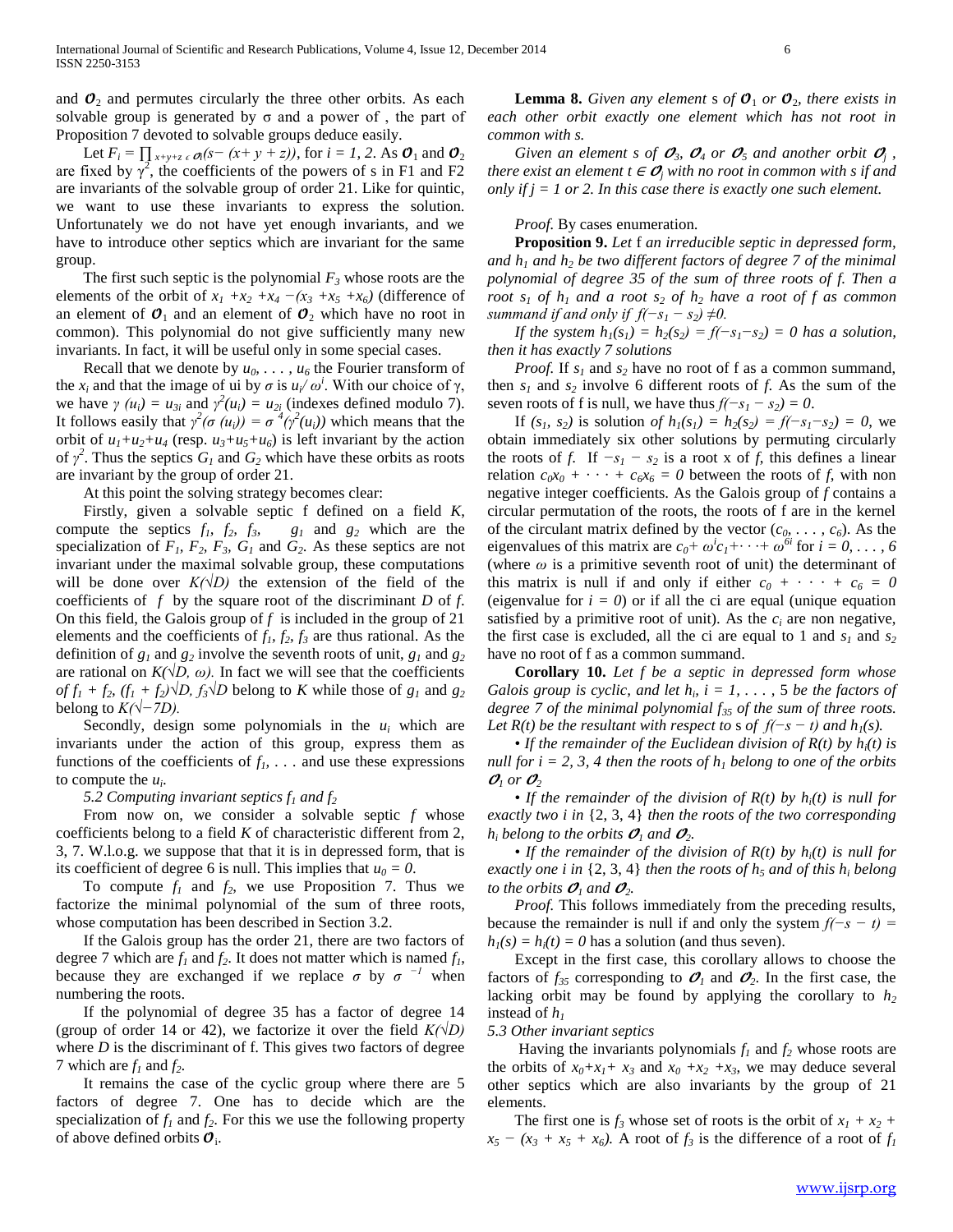(orbit  $\mathcal{O}_1$ ) and a root of  $f_2$  (orbit  $\mathcal{O}_2$ ), with no common summand. It follows from Proposition 9 that, if t is such a root of  $f_3$ , then there exists  $s_1$  and  $s_2$  such  $f_1(s_1) = f_2(s_2) = f(-s_1 - s_2) = t - s_1 + s_2$ *0*. Moreover  $s_1$  and  $s_2$  are unique if *t* is given and every *t* which belongs to a solution of this system is a root of *f3*.

This shows that  $f_3$  may be obtained by eliminating  $s_1$  and  $s_2$ . There are several ways to do this elimination, the simplest one being the following.

**Proposition 11.** *The polynomial*  $f_3$  *is the GCD of R<sub>1</sub></sub> and R<sub>2</sub><i>, where R<sub>1</sub>* (*resp. R*<sub>2</sub>*) is the resultant of f(x) and f<sub>1</sub>*(( $t - x$ )/2) (*resp.*  $f_2((-t-x)/2)$ ) with respect to x.

*Proof.* It follows from Proposition 9 that t is a root of this GCD if and only if there is a root *x* of *f*, a root  $s<sub>I</sub>$  of  $f<sub>I</sub>$  and a root *s*<sub>2</sub> of  $f_2$  such that  $s_1 = (t - x)/2$  and  $s_2 = (-t - x)/2$ , that is  $s_1 + s_2$  $= -x$  and  $s_1 - s_2 = t$ .

**Remark 12.** The computation implied by Proposition 11 may be viewed as an algorithm. It may also viewed as a formula, because a resultant or a GCD of fixed degree (here 7) are both polynomial in term of the coefficients of their arguments (for GCD, this follows from the subresultant theory).

To compute the invariant septics  $g_2$  and  $g_3$  which have, as roots, the orbits under the cyclic group of  $u_1 + u_2 + u_4$  and  $u_3$  +  $u_5 + u_6$  respectively, we need a lemma.

**Lemma 13.** *If*  $u_0$ , ...,  $u_6$  *is the Fourier transform of the roots*  $x_0$ , ...,  $x_6$  *of an irreducible septic f, then there is a square root of*  $-7$  *such that*  $u_1 + u_2 + u_4 - (u_3 + u_5 + u_6) = (x_1 + x_2 + x_4)$ *− (x<sup>3</sup> + x<sup>5</sup> + x6))√−7.*

*Proof.* Expand and simplify the definition of the  $u_i$ .

This lemma is used in the following way. Let  $t_1$ ,  $t_2$ ,  $s_1$ ,  $s_2$  be the images under the action of  $\sigma^i$ , for some *i*, of, respectively,  $u_1$ *+*  $u_2$  *+*  $u_4$ *,*  $u_3$  *+*  $u_5$  *+*  $u_6$ *,*  $x_1$  *+*  $x_2$  *+*  $x_4$  and  $x_3$  *+*  $x_5$  *+*  $x_6$ *.* By Lemma 13, there is a root x of *f* such the following relations are satisfied:  $s_1 + s_2 + x = 0$ ,  $t_1 + t_2 = 7$  *x*,  $t_1 - t_2 = (s_1 - s_2)\sqrt{-7}$ ,  $f(x)$  $= 0$ ,  $f_1(s_1) = 0$  and  $f_2(s_2) = 0$ . Using the three linear equations to eliminate, say, *s1, s<sup>2</sup>* and *x*, we get three equations of degree 7 in  $t_1$  and  $t_2$ . Thus like for computing  $f_3$ , we get the minimal polynomials of  $g_1$  and  $g_2$  as a GCD of resultants, Proposition 9 implying that this GCD is exactly of degree 7.

However, this way of computing  $g_1$  and  $g_2$  is not efficient. In fact it implies generally to compute in *K(√D,√−7),* which is an extension of degree 4. We present a way for doing this elimination, which takes advantage of the symmetry of the problem to work on the smaller extension *K(√−7D).*

The basic remark is that, if the discriminant *D* is not a square, then  $f_1$  and  $f_2$  are conjugate, i.e. they are exchanged if one change the sign of *√D*. It follows that, if  $f_1$  and  $f_2$  are monic (which is obtained by dividing them by their leading coefficient), then  $f_+(s_1, s_2) = f_1(s_1) + f_2(s_2)$  and  $f_-(s_1, s_2) = (f_1(s_1) - f_2(s_2))\sqrt{D}$ are bivariate polynomials whose part depending on *√D* is antisymmetric in  $s_1$  and  $s_2$ , i.e. is a multiple of  $s_1 - s_2$ , while the part independent of *√D* is symmetric.

This suggest to use  $f_+$  and  $f_-$  for the elimination, that is, to compute  $g_1$  (resp.  $g_2$ ) as the GCD of the resultants with respect to  $t_2$  (resp.  $t_1$ ) of  $f((t1 + t2)/7)$  and where  $f_{\pm}$  is  $f_{+}$  for the first resultant and f<sup>−</sup> for the second.

With this way to proceed the elimination, the polynomials involved in the resultant computation have their coefficients in the extension of the base field by *√−7D*. It is useful to remark

that this may also be obtained by replacing *√−D* by *√−7* in the definition of *f−*. This has the advantage to have smaller coefficients if D is large.

It should be noted that the computation of  $g_1$  and  $g_2$  is a critical step in the computation of the roots: On typical examples, one needs around 30 seconds to compute the roots with an elimination starting from  $f_1$  and  $f_2$ , while only 3 seconds are needed with the elimination starting from *f<sup>+</sup>* and *f−*.

# *5.4 Computing u1, u2, u<sup>4</sup>*

Let  $g_1 = t^7 + b_3 t^4 + b_4 t^3 + b_5 t^2 + b_6 t + b_7$  be the polynomial computed in the preceding section, which has, as roots,  $u_1 + u_2 + u_4$  and its images under the action of the powers of *σ*. The fact that the coefficients of degree 5 and 6 are null is a consequence of the nullity of the sum of the roots of *f*. This may be proved by computing  $g_l$  in the case of the generic polynomial  $\Pi_{i=0}^{6}(x-x_i)$ .

The  $b_i$  are invariants of the group of 21 elements. It appears that every invariant of this group, which is constructed from  $u<sub>l</sub>$ ,  $u_2$ ,  $u_4$ , may be expressed in term of the  $b_i$ .<sup>3</sup> In fact, the method of Section 2.1 shows  $3$  This has not been proved, but it is true for all invariants we have constructed from

$$
u_1 u_2 u_4 = -b_3/14 \tag{6}
$$

$$
u_1 u_2^3 + u_2 u_4^3 + u_4 u_1^3 = -b_4/7 \tag{7}
$$

$$
u_1^3 u_2^2 + u_2^3 u_4^2 + u_4^3 u_1^2 = -b_5/14\tag{8}
$$

$$
u_1^5 u_2 + u_2^5 u_4 + u_4^5 u_1 = -b_6/7 - b_3^2/196\tag{9}
$$

$$
u_1^7 + u_2^7 + u_4^7 = -b_7 - b_3 b_4/14\tag{10}
$$

This system of equation allows to compute  $u_1$ ,  $u_2$  and  $u_4$ . Before proceeding further, let us first remark that  $u_1$ ,  $u_2$  and  $u_4$ may be arbitrarily permuted circularly: this amounts to use  $\sigma^2$ instead of  $\sigma$  to label the roots. Similarly,  $u_1$ ,  $u_2$ ,  $u_4$  and  $u_3$ ,  $u_5$ ,  $u_6$ may be exchanged. This is equivalent to exchange f1 and f2 and thus also g1 and  $g_2$ . This amounts to replace  $\sigma$  by  $\sigma^3$  to label the roots.

This system of equations allows to compute  $u_1$  and to express rationally  $u_2$  and  $u_4$  in term of  $u_1$ . However several cases have to be considered.

If  $b_3 = 0$ , one of  $u_1$ ,  $u_2$ ,  $u_4$  is null. As we have choice for labeling the  $u_i$ , we chose  $u_4 = 0$ , and Equations 7, 8, 9 become  $u_1u_2^3 = -b_4/7$ ,  $u_1^3u_2^2 = -b_5/14$ ,  $u_1^5u_2 = -b_6/7$ . Thus either  $b_4 = b_5$  $= b_6 = 0$ , another ui is null and the last one is given by Equation 10 or none of  $b_4$ ,  $b_5$ ,  $b_6$  is null and  $u_1$  and  $u_2$  are not null and may be computed from Equation 7, 8 only.

Thus the different cases are the following ones.

•  $b_3 = b_4 = b_7 = 0$ . This implies  $b_5 = b_6 = 0$  and  $u_1 = u_2 = u_4$  $= 0$ . This does not allow to express  $u_3$ ,  $u_5$ ,  $u_6$  in term of  $u_1$ . Thus, in this case we exchange  $f_1$  and  $f_2$  and also  $g_1$  and  $g_2$ . After this exchange we are no more in this case: if we were, all the  $u_i$  and thus all the roots of the septic would be equal to 0.

•  $b_3 = b_4 = 0$ ,  $b_7 \neq 0$ . We choose  $u_2 = u_4 = 0$  and Equation 10 gives  $u_1 = -\sqrt[7]{b_7}$ .

•  $b_3 = 0$ ,  $b_4 \neq 0$ . We choose  $u_4 = 0$ . Thus  $u_1$  and  $u_2$  are not null. It is easy to deduce from Equations 7, 8 and 9 that  $u_1 = \sqrt[7]{\frac{-b_5 b_6}{14 b_4}}$  and  $u_2 = \frac{2 u_1^2 b_4}{b_5}$ .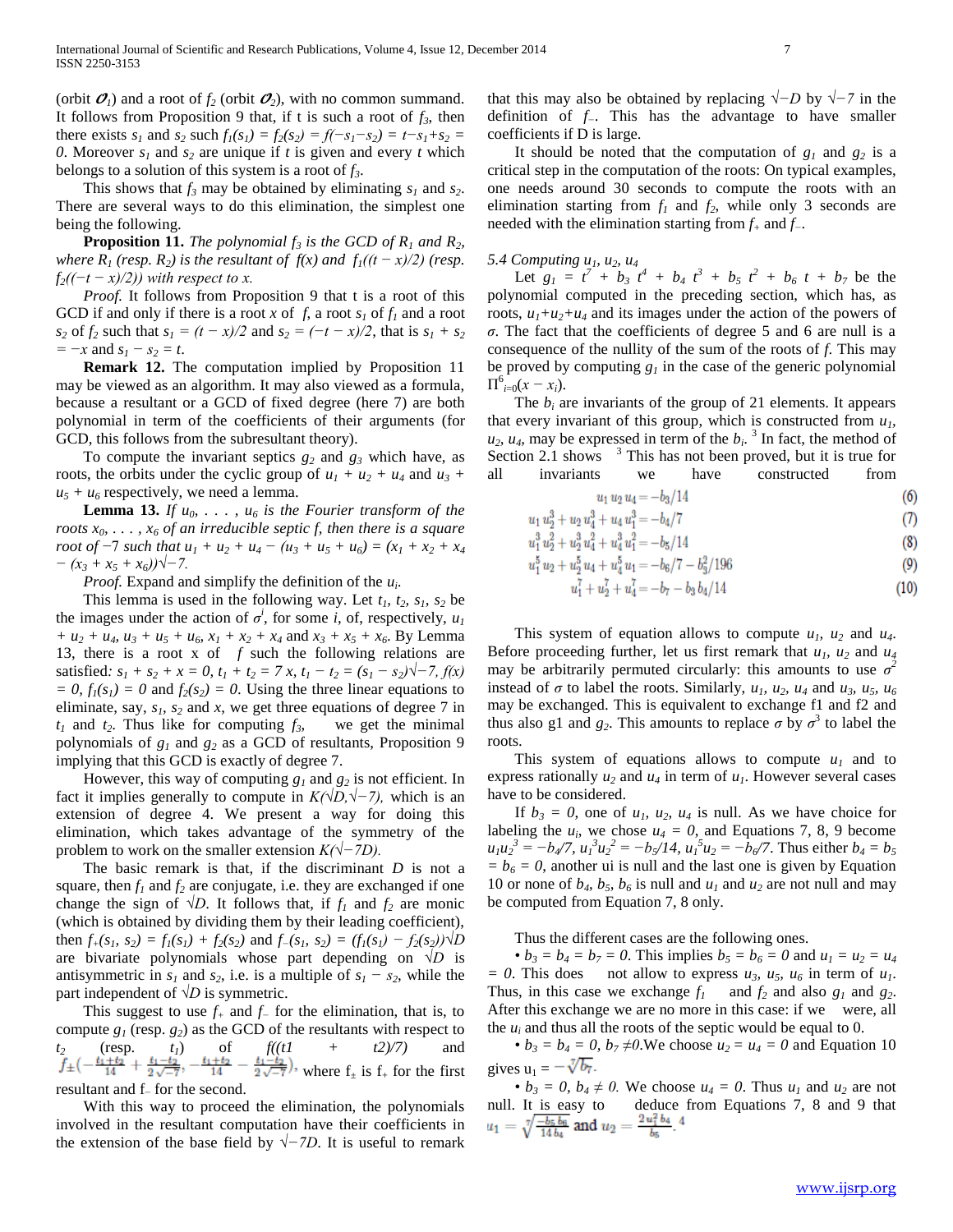•  $b_3 \neq 0$ . This general case needs more attention than the preceding ones and will be detailed in the next paragraphs.

The elementary symmetric functions in  $u_1^7$ ,  $u_2^7$  and  $u_4^7$  are invariant under the action of the group of order 21, and are function of the bi. The sum and the product have already be computed as Equations 10 and 6. The last elementary symmetric function  $u_1^7 u_2^7 + u_2^7 u_4^7 + u_4^7 u_1^7$  may be computed by the method of Section 2.1. This allows to express  $u_1$  as the seventh root of a root of a cubic polynomial, but does not allows to express rationally  $u_2$  and  $u_4$  in term of  $u_1$ . Therefore we use another method to solve Equations 6 to 10.

As we have supposed  $u_3 \neq 0$ , Equation 6 may be solved in u4 and its solution may

# *u1, u2, u4.*

<sup>4</sup> There several possible formulas.These seem among the simplest ones.

be substituted in Equations 7 to 10 to get four polynomial equations in  $u_1$ ,  $u_2$  and the  $b_i$ .

The Grobner basis of this system, for the total degree ordering, may be computed in MAPLE with the option method=*fgb* in about 15 second and contains 474 polynomials, too much for our purpose. However, if we add the equation t  $b_3$  – *1* = *0* to confirm that  $b_3 \neq 0$ , then the Grobner basis eliminating t is computed in 1.5 seconds and contains 154 polynomials which are independent of *t*. Starting from it, a Grobner basis for an ordering eliminating  $u_2$  (in MAPLE, *lexdeg([u<sub>2</sub>]*, *[u<sub>1</sub>*,  $b_7$ ,  $b_6$ ,  $b_5$ ,  $b_4$ ,  $b_3$ ]), *method=fgb*) gives three relations between the  $b_i$ , a polynomial of degree  $3$  in  $u_1^7$  with coefficients depending on the bi and many polynomials which are linear in  $u_2$ . Among them the fifteenth has the lower degree in  $u_1$  and has the shape  $Au_2 + Bu_1^2$ where *A* and *B* are linear polynomials in  $u_1^7$  with coefficients depending on the *b<sup>i</sup>* .

These polynomials may be simplified by replacing them by their normal form by the Grobner basis of the relations between the  $b_i$  for the lexicographical ordering such  $b_7 > b_6 > b_5 > b_4 >$ *b3*. The resulting relations are

$$
u_1 = \sqrt[7]{U_1}
$$
 (11)

$$
0 = U_1^3 + (b_7 + \frac{b_3 b_4}{14}) U_1^2 + (-\frac{b_5^2 b_4}{14^2 7} - \frac{b_4^2 b_3^2}{14^2 49} + \frac{b_6 b_5 b_3}{14^2 7} - \frac{b_5 b_3^2}{14^4}) U_1 + (\frac{b_3}{14})^7 (12)
$$

$$
u_2 = -2u_1^2 \frac{14 (10605 + 20403 - 20503)U_1 + A}{14^3 (b5b_4b_3 - 28b_6^2 - \frac{1}{14}b_3^4 - 4b_4^3)U_1 + B}
$$
(13)

$$
u_4 = \frac{v_{03}}{14u_1u_2} \tag{14}
$$

where

$$
\begin{array}{l} A = 28 \, b_5b_4b_3^3 - 28 \, b_4^3b_3^2 + 98 \, b_5^3b_3 + b_3^6 + 196 \, b_5b_5b_4b_3 - 196 \, b_5^2b_4^2 + 7 \, b_6b_3^4 \\ B = b_4b_3^5 + 28 \, b_5b_4b_3^3 - 28 \, b_5b_4^2b_3^2 + 14 \, b_5^2b_3^3. \end{array}
$$

Thus  $u_1$  is the seventh root of a root of a cubic equation and  $u_2$  and  $u_4$  are expressed rationally in term of  $u_1$  and the same root of this cubic equation. However, to avoid division by 0 we have to **define**  $U_1$  **as a root of the quotient of the right hand side of**  **Equation 12 by its GCD with the denominator in Equation 13**. This avoids a division by zero because we will shows that Equation 12 never has multiple roots.

**Proposition 14.** *The discriminant of Equation 12 is the square of* 

$$
\frac{b_5^2 b_4^2 b_3}{7^3 14^2} - \frac{b_5^3 b_3^2}{14^5} - \frac{b_6 b_5 b_3^2 b_4}{7^4 14} + \frac{b_4^7}{14^7} - \frac{b_4^4 b_5}{7^4 14} - \frac{b_6 b_5^3}{14^3 7} - \frac{b_3^3 b_4^3}{14^2 7^4} + \frac{3 b_5 b_4 b_3^4}{14^5 7} - \frac{b_6 b_5^5}{14^4 7^2} + \frac{b_6 b_4^3 b_3}{7^4 14}
$$
  
and is not null unless if  $b_3 = b_4 = 0$ .  
(15)

*It follows that, unless if*  $b_3 = b_4 = 0$ , either Equation 12 has *three distinct roots in K(√−7D) or its right hand side is irreducible with cyclic Galois group.*

*Proof.* The discriminant of Equation 12 is the square of  $(u_1^7 - u_2^7)(u_2^7 - u_4^7)(u_4^7 - u_1^7)$ . To express this in term of the bi, we proceed as follows. First compute the Grobner basis  $G_l$  of Equations 6 to 10 for an elimination ordering eliminating the  $u_i$  ( 1/3 second in MAPLE for the ordering  $lexdeg([u_1, u_2, u_4], [b_3, b_4, b_5])$  $b_5$ ,  $b_6$ ,  $b_7$ *]*, *method* = *fgb*) and the Grobner basis  $G_2$  of the elements of  $G_1$  which depend only on  $b_3$ ,  $b_4$ ,  $b_5$ ,  $b_6$ ,  $b_7$ , for the lexicographical ordering such that *b7>b6>b5>b4>b3*. Then Polynomial 15 is obtained by taking the normal form by *G<sup>2</sup>* of the normal form by  $G_1$  of  $(u_1^7 - u_2^7)(u_2^7 - u_4^7)(u_4^7 - u_1^7)$ .

Thus the discriminant of Equation 12 is a square in *K*(√−*7D*). This implies that, if it is irreducible, then its Galois group is cyclic. If the right hand side is factorized in a linear (in *U1*) polynomial and a quadratic one, the quadratic one is not irreducible, because its discriminant is a square. In fact, the discriminant of a product is the product of the discriminants of the factors times the square of their resultants.

Thus it remains to prove that the discriminant is not null. Suppose that it is null. Then two roots are be equal, say  $u_1^7 = u_2^7$ , as permuting the indexes of the roots  $x_i$  permutes also the  $u_i$ . This double root is not null, as we have supposed that at most one of the ui is null. If  $\omega$  is a primitive root of unit, we have thus  $u_2 = \omega^i$  $u_1$  for some *i*. Substituting this in Equation 6, solving it in  $u_4$  and substituting the values of  $u_2$  and  $u_4$  in Equations 7 and 8 gives two equations of degree 9 in  $u_1$  whose difference has degree 6. Thus  $u_1$ , and thus also  $u_2$  and  $u_4$  are in an extension *L* of degree at most 6 of *K(√−7D).*

We will prove in next section that either  $u_3$ ,  $u_5$ ,  $u_6$  may be rationally expressed in term of *u<sup>1</sup>* or Equation 12 has a triple root. In the latter case we will prove that  $u_3$ ,  $u_5$  and  $u_6$  belong to an extension of degree at most 6 of *L*. Thus, in both cases, all the *u<sup>i</sup>* belong to an extension of  $K$  of degree prime to 7. The same is thus true for  $x_0$  which is the quotient by 7 of the sum of the  $u_i$ , which proves that the input polynomial is not irreducible.

**Corollary 15.** *The root U<sup>1</sup> of Equation 12 belongs either to K(√−7D) or to an extension by a cubic root of K(√−3,√−7D).* 

*Proof.* The square root which appears in Cardano's formula for the roots of a cubic equation is the square root of the product of the discriminant, a square and −3.

 *5.5 Final computation of the roots*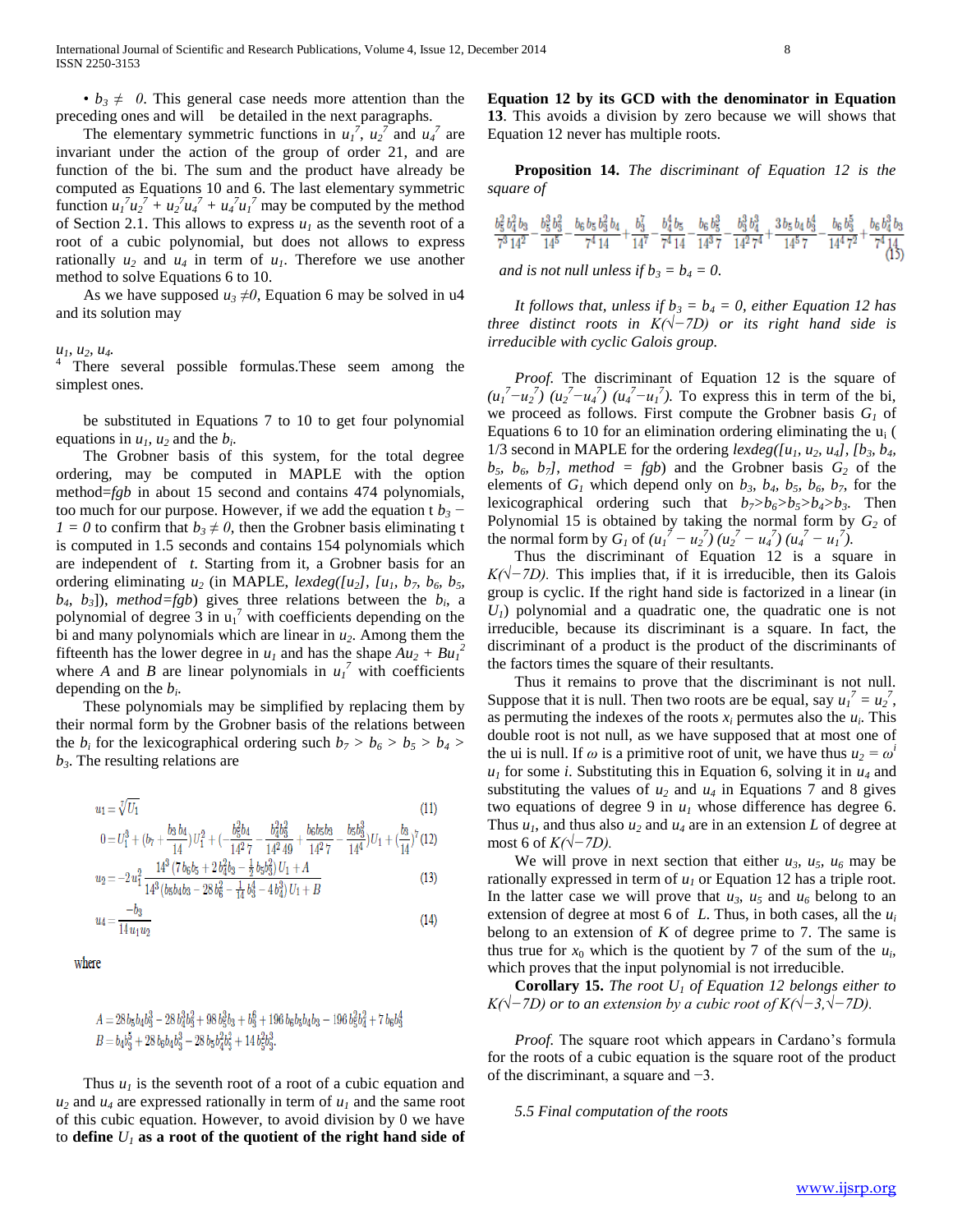As the roots will be obtained by reverse Fourier transform of the  $u_i$ , for computing them we need to express  $u_3$ ,  $u_5$ ,  $u_6$  rationally in term of  $u_1$ ,  $u_2$ ,  $u_4$  and the invariants which have been already computed. For this purpose, we consider four invariants of the group of order 21, which may be expressed in term of the coefficients of  $f$ ,  $f_1$ ,  $f_2$ ,  $f_3$ ,  $g_1$ ,  $g_2$ , using the method of Section 2.1.

Among these polynomials,  $f$  has its coefficients in  $K$ ,  $g<sub>1</sub>$  and *g*<sub>2</sub> have their coefficients in *K(√−7D)*, but the other ones have coefficients in  $K(\sqrt{D})$ . Thus we will consider  $f^+ = f_1 + f_2$ , which has its coefficients in *K* and  $f = (f_1 - f_2)\sqrt{-7}$  which is the product by *√(−7D)* of a septic with coefficients in *K*. We will denote by  $a_i$  (resp.  $b_i$ ,  $c_i$ ,  $d_i^+$ ,  $d_i^-$ ) the coefficient of degree 7-i of *f* (resp.  $g_1, g_2, f^{\dagger}, f^-$ ).

The roots of the septic  $f_3$  are the elements of the orbit under the cyclic group of  $x_1 + x_2 + x_4 - x_3 - x_5 - x_6$ . Thus it changes of sign when one changes in it the signs both the variable and *√D*. Thus its coefficients of even degree are the product of an element of *K* by *√D*. We need only the product by *√−7* of its coefficient of degree 2 which is thus in *K(√−7D)* and will be denoted by *e5*. With these notations we get the following relations which are linear in *u3, u5, u6.* 

$$
u_1 u_6 + u_2 u_5 + u_4 u_3 = -7 a_2 \tag{16}
$$

$$
u_4^2 u_6 + u_1^2 u_5 + u_2^2 u_3 = -\frac{1}{14} b_3 + \frac{21}{4} d_3^+ - \frac{7}{4} d_3^- - 14 a_3 \tag{17}
$$

$$
u_4 u_2^2 u_6 + u_1 u_4^2 u_5 + u_2 u_1^2 u_3 = \frac{1}{21} c_4 - \frac{1}{42} b_4 + \frac{49}{12} d_4^+ + \frac{49}{12} d_4^- - \frac{98}{3} a_4 \tag{18}
$$
  

$$
u_1^4 u_3 + u_2^4 u_6 + u_4^4 u_5 = 7 e_5 - \frac{1}{5} c_5 - \frac{3}{5} d_5^- - \frac{343}{5} d_5^+ - \frac{343}{5} d_5^-
$$

$$
+b_3 a_2 - 343 a_5
$$
 (19)

Thus, if the determinant of the coefficients of  $u_3$ *,*  $u_5$ *,*  $u_6$  in three of these equations is not null, then by solving this linear system, one gets a rational expression of  $u_3$ ,  $u_5$ ,  $u_6$  in term of  $u_1$ , *u2, u4*.

These four determinants are invariant under the action of the group of order 21. Thus, using the method of the proof of Proposition 14, we may express them in term of the  $b_i$ :

$$
det(16, 17, 18) = -\frac{1}{7}b_6 - \frac{1}{49}b_3^2
$$
  
\n
$$
det(16, 17, 19) = -b_7 - \frac{4}{49}b_3b_4
$$
  
\n
$$
det(16, 18, 19) = -\frac{1}{49}b_4^2 - \frac{3}{196}b_3b_5
$$
  
\n
$$
det(17, 18, 19) = -\frac{1}{2744}b_3^3 + \frac{1}{98}b_4b_5 - \frac{1}{49}b_3b_5
$$

It follows that if  $b_3 = b_6 = 0$  one gets  $u_3$ ,  $u_5$ ,  $u_6$  by solving Equations 16, 17, 19. If  $b_3 = 0$ ,  $b_6 \neq 0$ , the first three equations give the result. If  $b_3 \neq 0$ , we will shows that the determinant of either Equations 16, 17, 18 or Equations 16, 18, 19 is not null.

**Lemma 16.** *If*  $b_3 \neq 0$  and the determinants det(16, 17, 18) *and*  $\det(16, 18, 19)$  *are both null, then*  $u_1^7 = u_2^7 = u_4^7$ 

 *Proof.* Let us consider the Grobner basis of the relations between the  $b_i$ , named  $G_2$  in the proof of Proposition 14. The

hypotheses is that we have three more relations  $7 b_6 + b_3^2 = 0$ , 4  $b_4^2 + 3 b_3 b_5 = 0$  and  $b_3 v - 1 = 0$ , the latter, which introduces a new variable, implying that  $b_3 \neq 0$ . Adding to  $G_2$  the left hand sides of these relation, let  $G_3$  be the Grobner basis the lexicographical ordering  $v > b_7 > b_6 > b_5 > b_4 > b_3$ . The first element of  $G_3$  is the square of 112  $b_4^3$ +27  $b_3^4$ . Let  $G_4$  be the Grobner basis for the same ordering of the ideal which is obtained by adding this polynomial to *G4*. This Grobner basis consists in 8 binomials.

Now, let us consider Equation 12, which has  $u_1^7$ ,  $u_2^7$  and  $u_4^7$ as roots. It has the shape  $U_I^3 + AU_I^2 + BU_I + C$  where *A,B,C* are polynomials in the  $b_i$ . Its three roots are equal if and only if  $3B - A^2$  and  $27C - A^3$  are both null. As the normal forms by  $G_4$ of these two polynomials is null the lemma is proved.

We are now ready to finish the proof of Proposition 14.

**Proposition 17.** *If the discriminant of Equation 12 is null and*  $b_3 \neq 0$ *, then the input septic is reducible.* 

 *Proof.* We have already proved that *u1, u2, u<sup>4</sup>* belong to an extension of *K* of degree prime to 6. If Equation 12 has a double root and a simple one, we have just shown that  $u_3$ ,  $u_5$ ,  $u_6$  may be expressed rationally in term of  $u_1$ ,  $u_2$ ,  $u_4$ , and belong to the same field. As  $x_0$  is the quotient by 7 of the sum of all  $u_i$  it belongs also to this field and the input septic is not irreducible

If Equation 12 has a triple root, we need further work.

If  $u_1^{\gamma} = u_2^{\gamma} = u_4^{\gamma} \neq 0$ , there are seventh roots of unit  $\omega_1$  and  $\omega_4$  such that  $x_2 = \omega_2$   $u_1$  and  $x_2 = \omega_4$   $u_1$ . Thus Equation 16 becomes  $u_0 + \omega_2 u_5 + \omega_4 u_3 = h_1$  for some  $h_1$  belonging to the field containing  $u_1$ ,  $u_2$  and  $u_4$ . Similarly, the analogous of Equations 17 and 18 where  $u_1$ ,  $u_2$ ,  $u_4$  and  $u_6$ ,  $u_5$ ,  $u_3$  are exchanged, become  $u_3^2 + \omega_2 u_6^2 + \omega_4 u_5^2 = h_2$  and  $u_3 u_5^2 + \omega_4 u_6 u_5^2 + \omega_2 u_6 u_3^2$  $=$  h<sub>3</sub>. Thus we have three equations in  $u_3$ ,  $u_5$ ,  $u_6$  of degrees 1, 2, 3. B´ezout theorem asserts that, if the number of solutions in an algebraically closed extension is finite, then it is at most 6, and the solutions belong to an extension of the field containing  $h_l$ ,  $h_2$ ,  $h_3$ ,  $\omega_2$  and  $\omega_4$  which of degree at most 6. Thus it remains to prove that the number of solutions is finite to get that all the ui, and thus  $x_0$  belong to an extension of  $K$  of degree prime to 7, that is that *f* is not irreducible.

To prove that the number of solutions is finite, one may use the linear equation to eliminate  $u_6$  and obtain two equations in  $u_3$ ,  $u_5$ *, ω*<sub>2</sub>*, ω*<sub>4</sub>*, h*<sub>1</sub>*, h*<sub>2</sub>*, h*<sub>2</sub>*, h*<sub>2</sub>*, w*<sub>4</sub>*, h*<sub>1</sub>*, h*<sub>2</sub>*, h*<sub>3</sub> *as* indeterminates, their resultant with respect to  $u<sub>5</sub>$  is easy to compute. It is a polynomial of degree 6 in  $u_3$  whose leading coefficient is a polynomial in  $\omega_2$  and  $\omega_4$ , which do not vanishes if *ω2* and *ω4* are substituted by seventh roots of unit. This may be proved by computing a Grobner basis , reduced to 1, of the ideal generated by this leading coefficient,  $\omega_2^{\tau-1}$  and  $\omega_4^{\tau-1}$ . This may also be proved by obtaining 1 as the GCD of  $\omega_4^{\frac{7}{2}}$  1 and the resultant with respect to  $\omega_2$  of  $\omega_2^{\pi-1}$  and this leading coefficient.

We have now finished to describe how to compute the  $u_i$  in term of radical. The roots may be deduced by computing the inverse Fourier transform and, if the term of degree 6 of the input septic was not null, adding the mean value of the roots, i.e.  $-a_1/7$  $a_0$  where  $a_1$  and  $a_0$  are the coefficients of degree 6 and 7 of this input septic.

**Remark 18.** To solve the linear system in the  $u_3$ ,  $u_5$ ,  $u_6$  the best way seems to use Cramer's rules, because we have a simple form of the determinant which is independent from the *u<sup>i</sup>* .